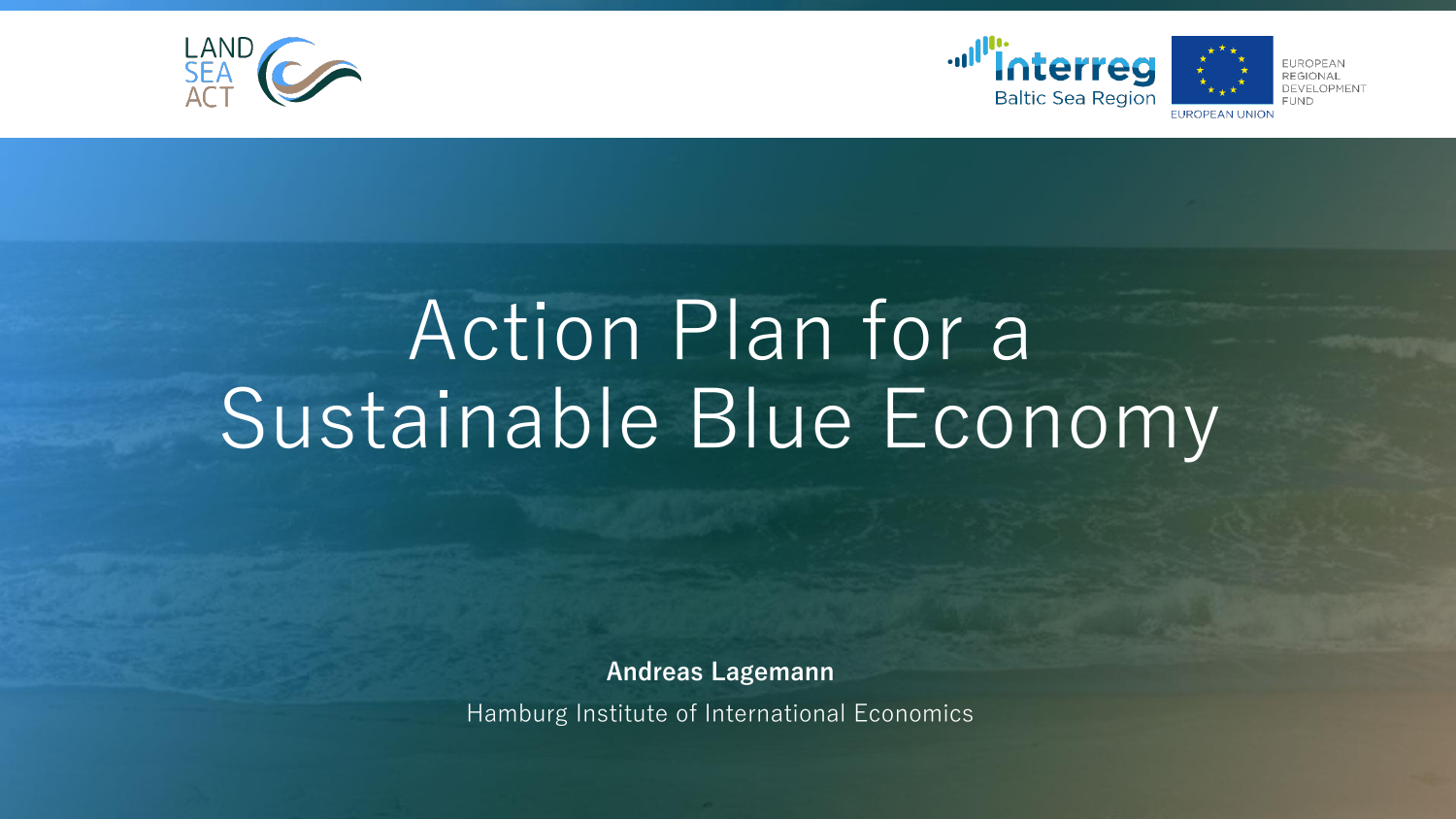## Action Plan for a Sustainable Blue Economy

- Raise policy awareness for the economic benefits arising from land-sea-based embedded entrepreneurship in coastal areas
- Improve framework conditions for Blue Growth
- Input/sources
	- Desk research (adaptation of Atlantic action plan, EU legislation/strategies, good practices)
	- Experience from LSA case studies
	- Results from Multi-level Governance Agenda
	- Workshop among planners



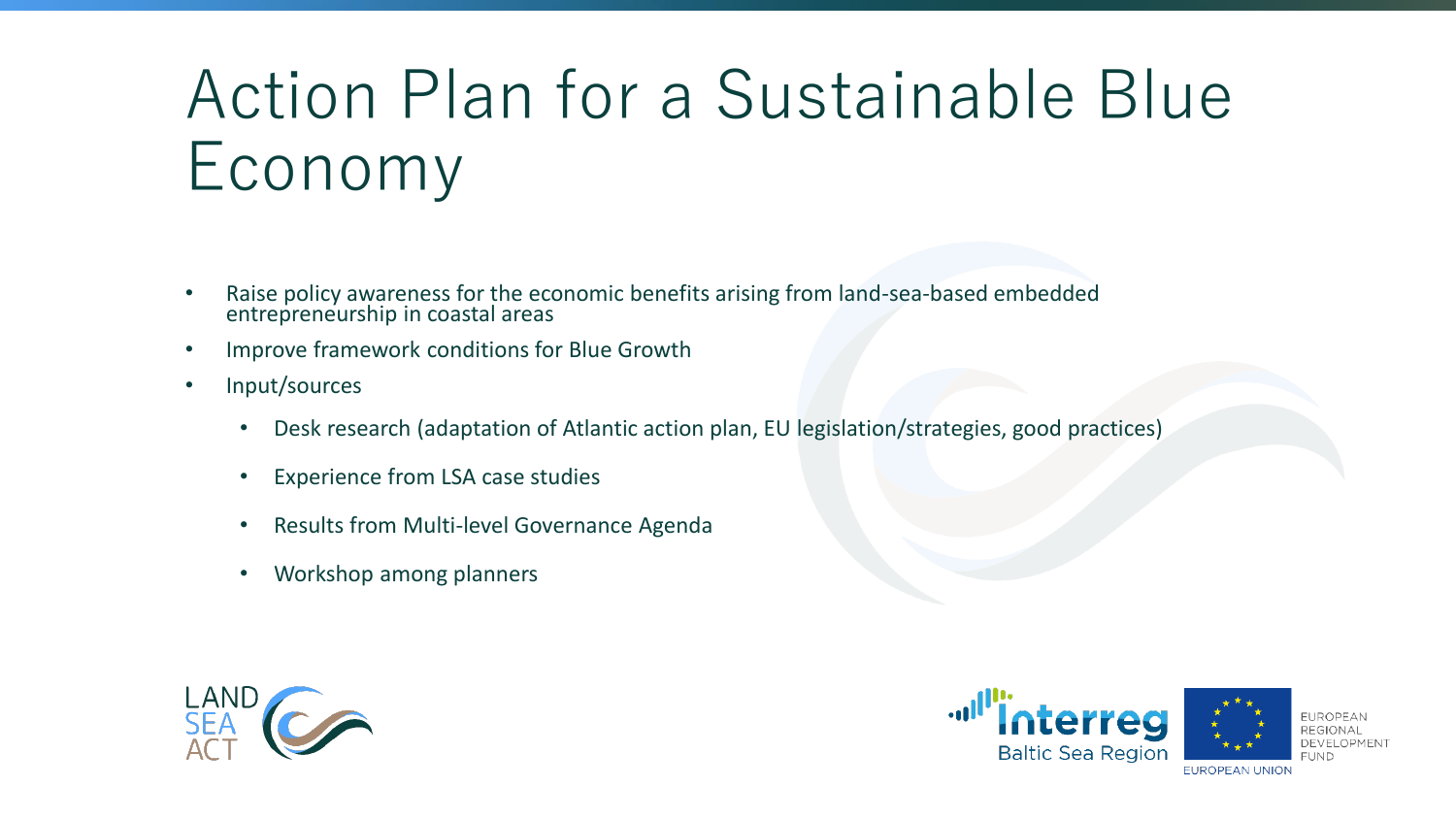### 5 Pillars of Actions

- Ports and maritime transport
- G Sustainable tourism
- G Renewable energies
- Blue bioeconomy
- Provision of information and capacity building



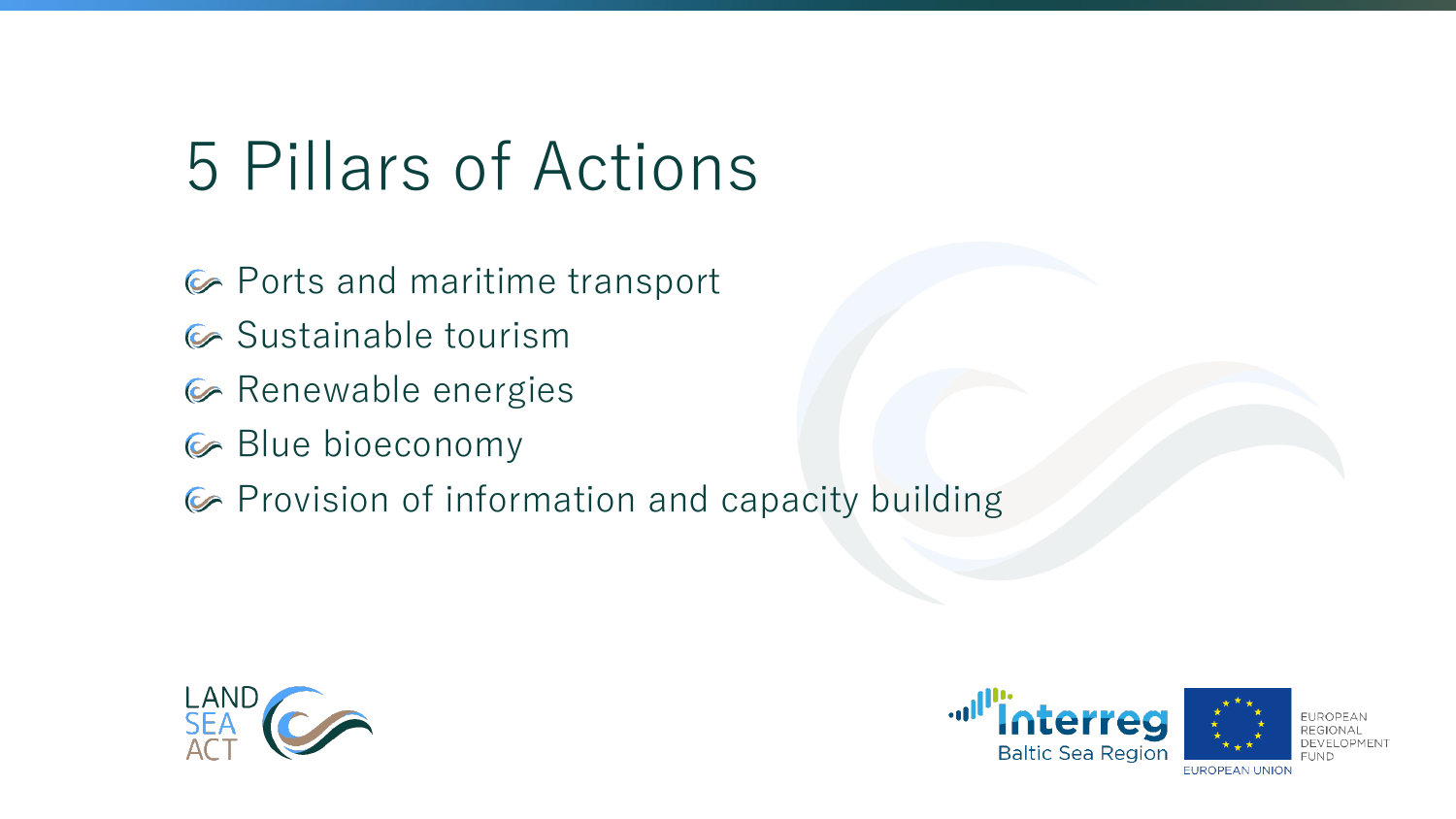## Action Plan workshop

### For pillar 3 (Blue bioeconomy) what are the needed actions?







**EUROPEAN REGIONAL** DEVELOPMENT **FUND** 

**Mentimeter** 

 $\frac{21}{2}$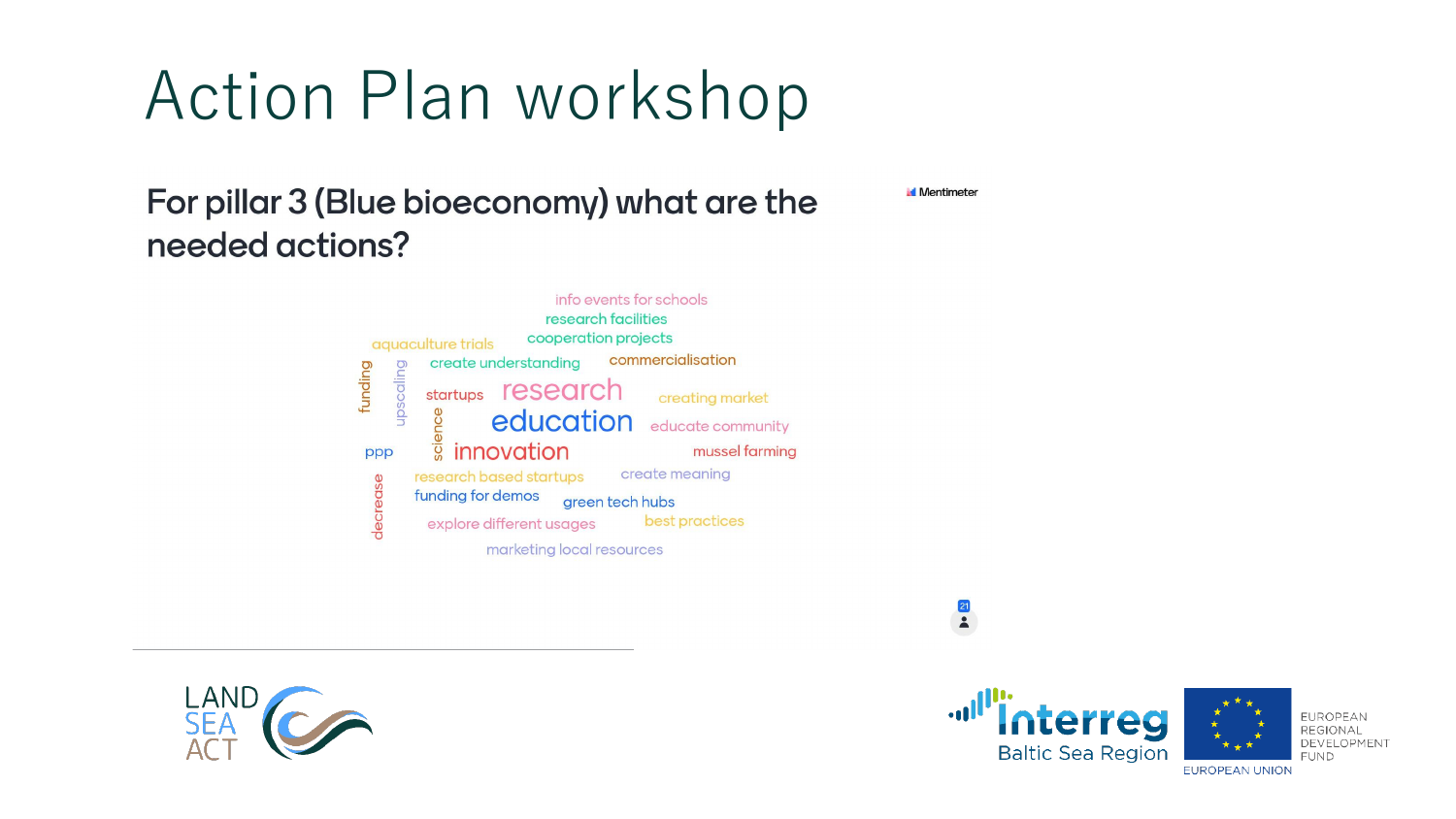# Structure (example)

### **Action: Create market for blue products**

**Challenge:** Products of the blue bioeconomy have been researched and are at stages of high technological readiness. Entrepreneurs and investors are ready to utilise these business opportunities. However, regulatory authorities often hinder or delay the process of market access.

#### **Recommendations:**

- Increase knowledge of public authorities about  $\bullet$ products and their benefits
- Improve market access
- Remove regulatory obstacles for innovative products
- Establish local branding

### **Expected benefit:**

- Development of new products
- Faster approval of new products
- Attraction of entrepreneurs and investors
- Identification with products from blue bioeconomy

#### **Good practice/further information:**

- Ten Trends for the Sustainable Bioeconomy ([https://pub.norden.org/nord2020-037/nord2020-037.pdf\)](https://pub.norden.org/nord2020-037/nord2020-037.pdf)
- GRASS project [\(https://www.submariner-network.eu/grass](https://www.submariner-network.eu/grass) )



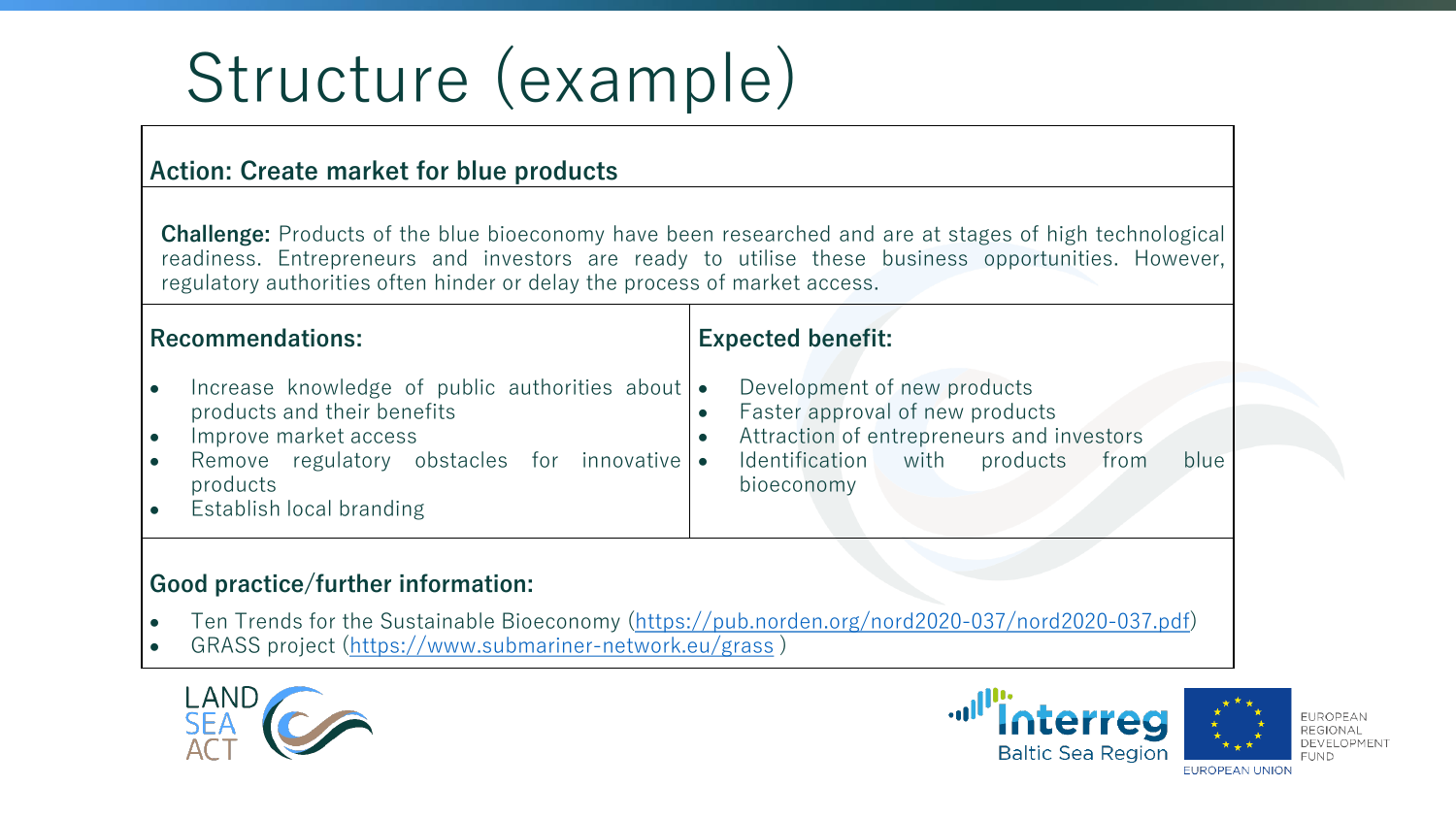### General needs for action

- G Knowledge/information
- G Education/research
- G Communication
- G Cooperation

LAND<br>SEA